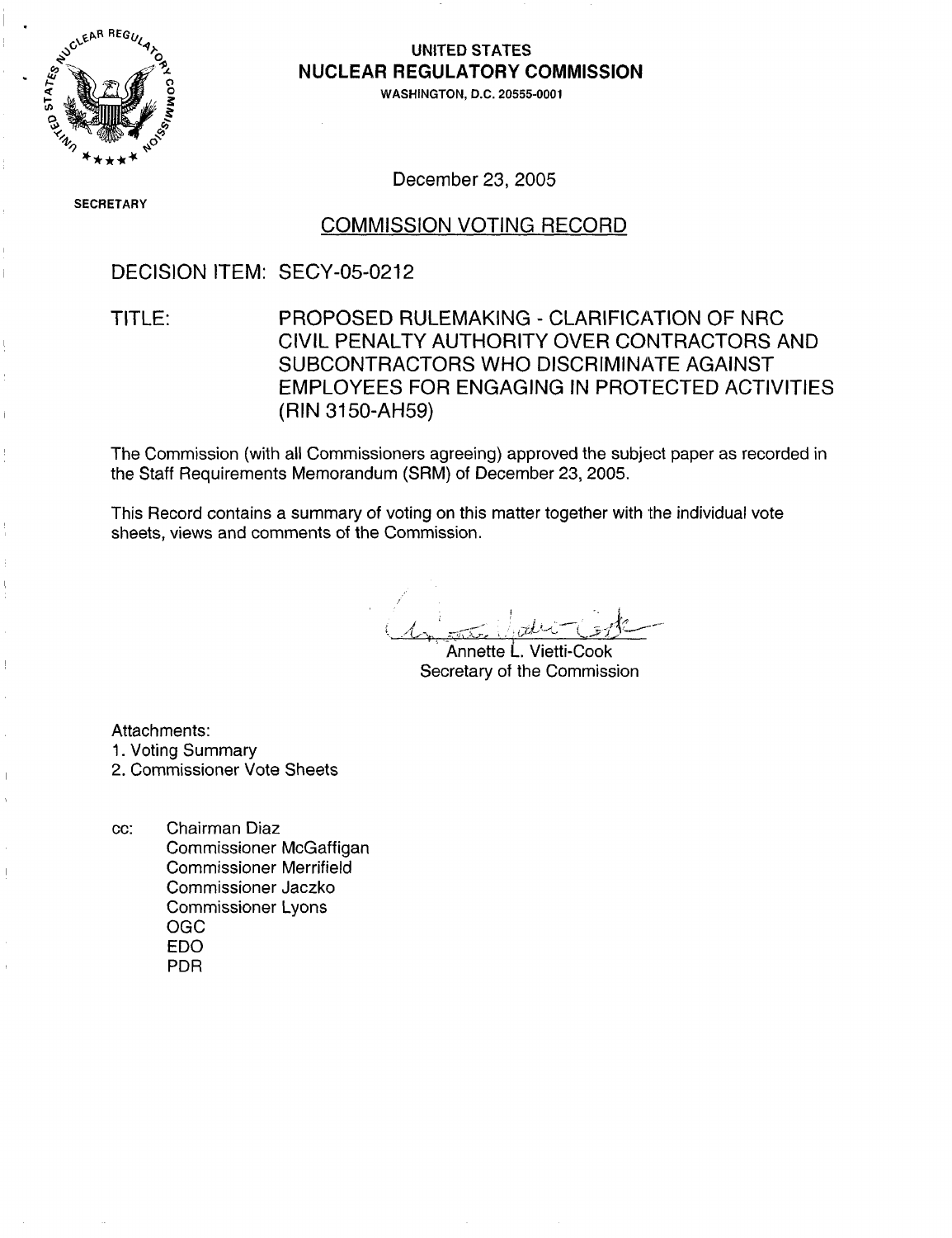# VOTING SUMMARY - SECY-05-0212

## RECORDED VOTES

|                         | <b>NOT</b>                               |    |          |
|-------------------------|------------------------------------------|----|----------|
|                         | APRVD DISAPRVD ABSTAIN PARTICIP COMMENTS |    | DATE     |
| CHRM. DIAZ              | X                                        | X. | 12/9/05  |
| COMR. McGAFFIGAN X      |                                          | X. | 12/7/05  |
| <b>COMR. MERRIFIELD</b> | X                                        | X. | 12/14/05 |
| COMR. JACZKO            | X.                                       | X. | 12/8/05  |
| <b>COMR. LYONS</b>      | X                                        | X. | 12/12/05 |

### COMMENT RESOLUTION

In their vote sheets, all Commissioners approved the staff's recommendation and provided some additional comments. Subsequently, the comments of the Commission were incorporated into the guidance to staff as reflected in the SRM issued on December 23, 2005.

 $\Big\}$ 

J  $\bar{1}$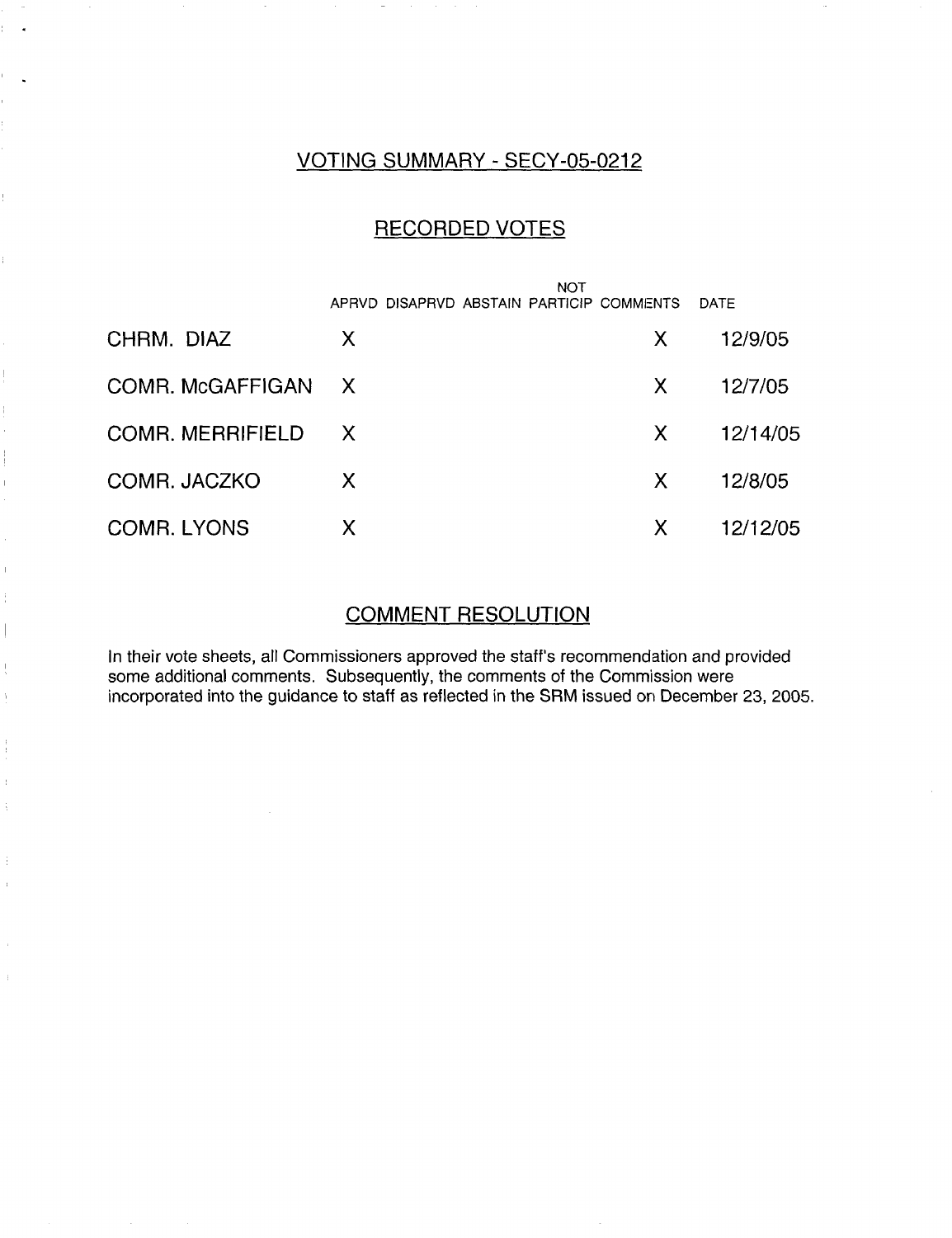## RESPONSE SHEET

Annette Vietti-Cook, Secretary TO:

CHAIRMAN DIAZ FROM:

SUBJECT: SECY-05-0212 - PROPOSED RULEMAKING - CLARIFICATION OF NRC CIVIL PENALTY AUTHORITY OVER CONTRACTORS AND SUBCONTRACTORS WHO DISCRIMINATE AGAINST EMPLOYEES FOR ENGAGING IN PROTECTED ACTIVITIES (RIN 3150-AH59)

|                       | with edits and comments.<br>Approved $x$ Disapproved ____ | Abstain |
|-----------------------|-----------------------------------------------------------|---------|
| Not Participating ___ |                                                           |         |

COMMENTS:

See attached edits and comments.

<u>ly</u> SIGNATÜ<del>R</del>B DAT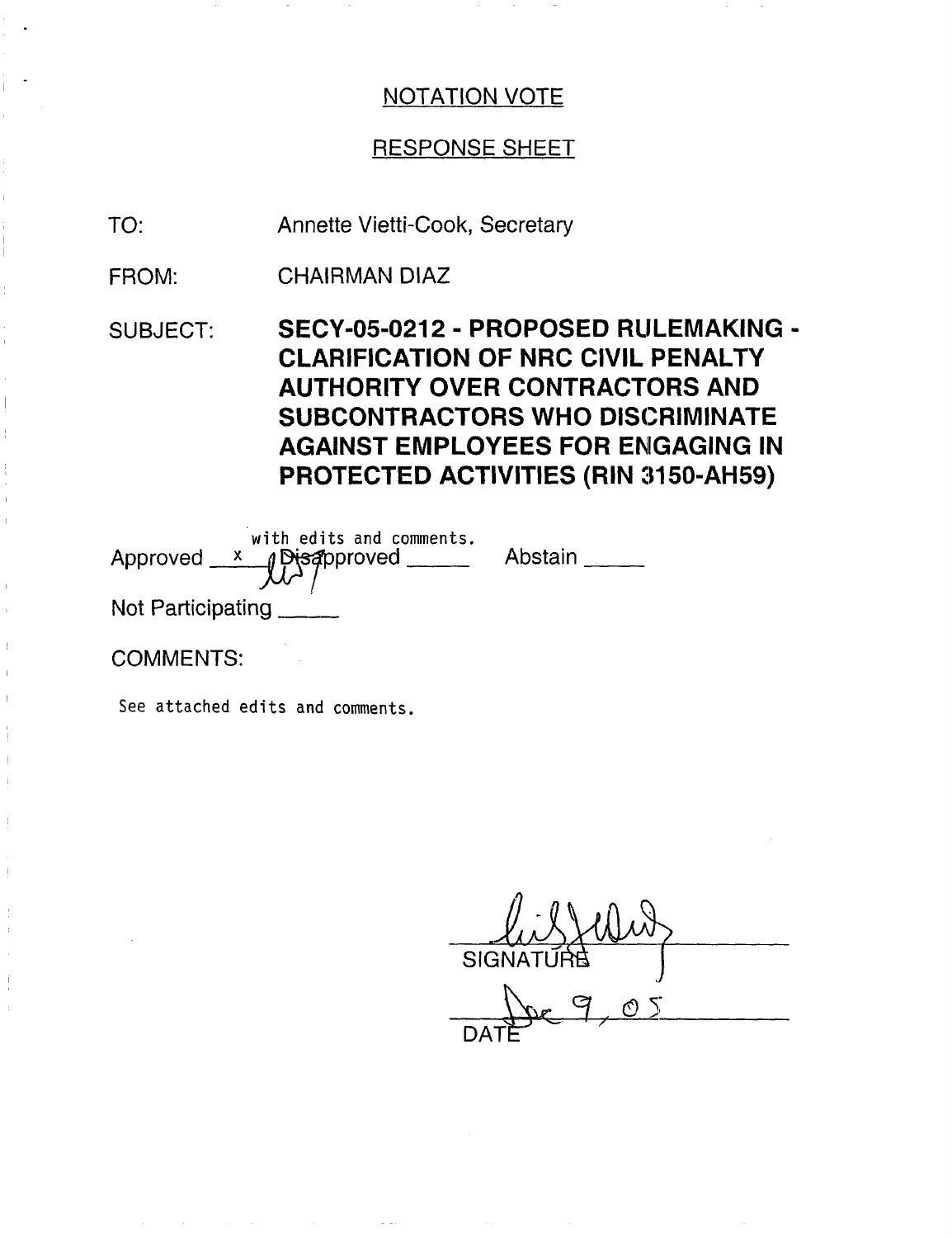### **Chairman Diaz' Comments on SECY-05-0212**

I approve the proposed rule for publication, subject to the attached edits. In addition, I recommend that the Commission certify that this rule, if promulgated, will not have a negative economic impact on a substantial number of small entities.

With respect to the Agreement State compatibility category of this proposed rule, given the desirability of consistency with other employee protection regulations, and the reasonableness of flexibility for Agreement States in this area, I do not object to the staff's designation of this proposed rule as Compatibility Category D.  $\eta$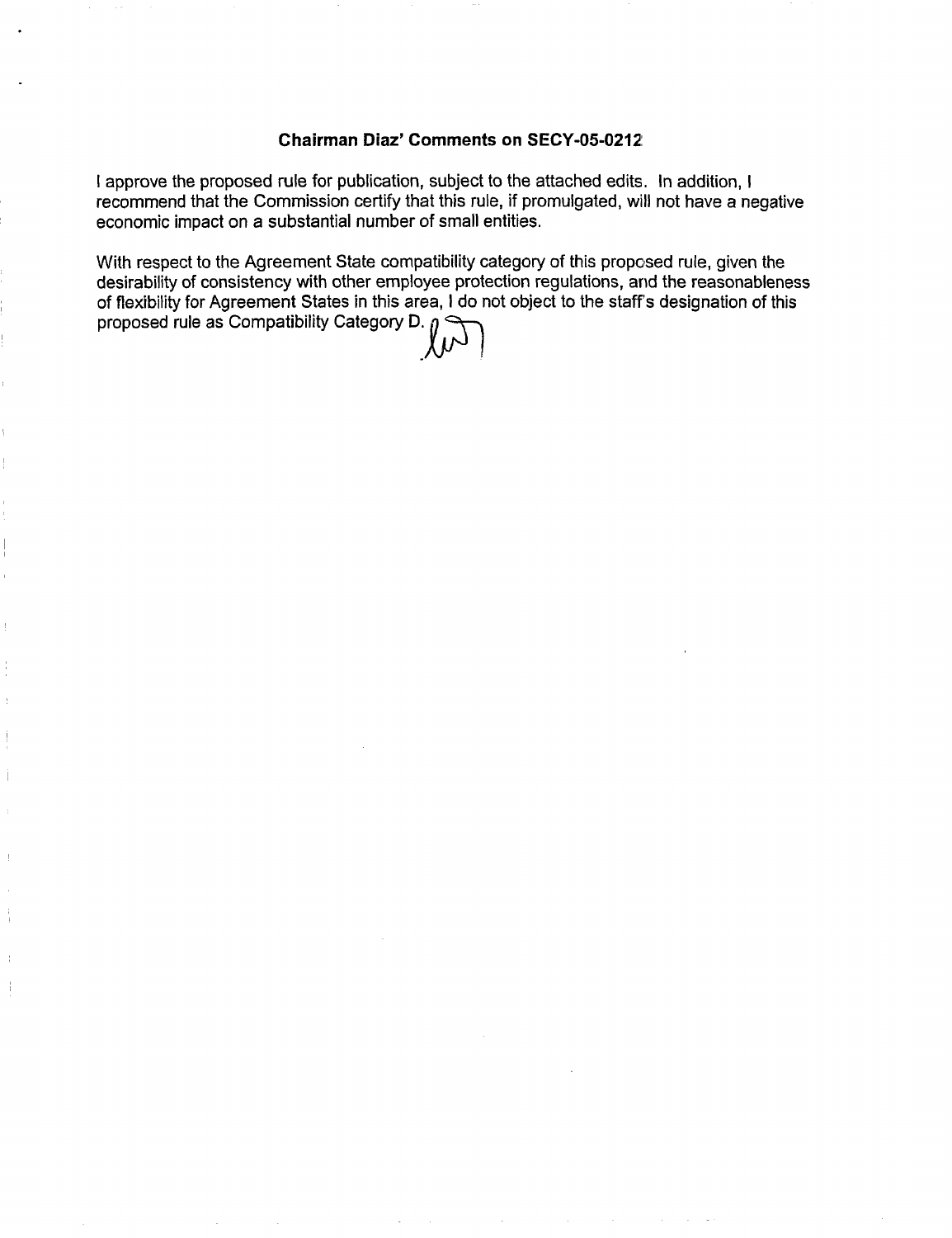#### **Discussion**

The proposed amendments would allow the Commission to impose civil penalties on contractors or subcontractors for violations of Commission employee protection requirements. The proposed rule represents a significant change in Commission policy in that, currently, a licensee can receive a civil penalty for the discriminatory activities of its contractor or subcontractor, while the contractor or subcontractor is not subject to civil penalty enforcement action. The proposed amendments would clarify the NRC's authority to impose a civil penalty directly on contractors or subcontractors who violate the NRC's employee protection regulations. This authority derives from section 234 of the Atomic Energy Act, which provides that the Commission may impose civil penalties on any person who violates any rule, regulation, or order *a* any trm, condition, or limitation of our issued under any of the enumerated provisions of the Act, or who commits a violation for which a  $||G||$  $c$  antic license may be revoked. Section 1Is of the Atomic Energy Act broadly defines the term "person' to include any individual, corporation, partnership, firm, association, trust, estate, public or private institution group, Government agency other than the Commission, any State or any political subdivision of, or any political entity within a State, any foreign government or nation or any political subdivision of any such government or nation, or other entity; and any legal successor, representative, agent, or agency of the foregoing.

In 1991, the Commission amended its regulations to allow it to take enforcement action against unlicensed persons for deliberate misconduct (56 FR 40664; August 15, 1991). In so doing, the Commission emphasized that "any person" as defined in the Atomic Energy Act necessarily encompasses non-licensees, in order to effectuate the purposes of the Act as it applies to licensees. In that rulemaking, the Commission also noted that il may be able to exercise its section 234 authority to impose civil penalties on unlicensed persons who deliberately cause a licensee to be in violation of requirements.

-5-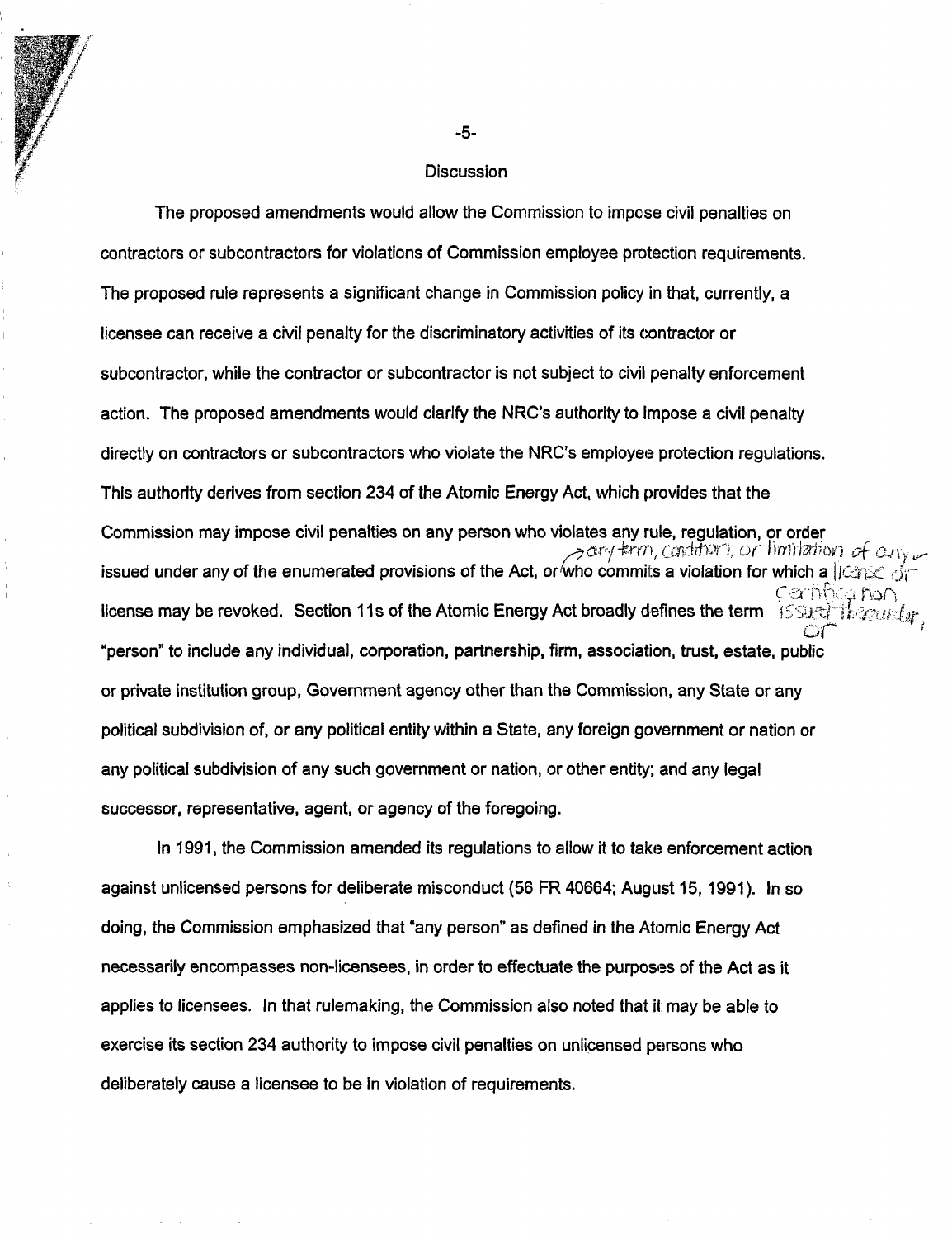In 1998, the NRC issued a Severity Level I Notice of Violation without a civil penalty to Five Star Products, Inc., and Construction Products Research, Inc., in response to their discrimination against a former employee who raised safety concerns. Five Star Products, Inc., and Construction Products Research, Inc., were not licensees, but supplied safety-related basic components and services associated with those basic components to the nuclear industry at the time of the discrimination.'

I1

The activities of contractors and subcontractors can clearly affect the safe operation of a licensee's facility so that it is important that contractors and subcontractors abide by the Commission's employee protection regulations to effectuate the purposes of the Act. These amendments would allow the Commission to impose civil penalties on any non-licensee employer that discriminates against an employee for engaging in protected activity, if that employer is a contractor or subcontractor of a licensee, or the Corporation at the time that the employee engaged in the protected activity that resulted in discrimination. These amendments will serve the dual objectives of deterring contractors and subcontractors from violating NRC's employee protection regulations and allowing employees to raise regulatory and safety concerns without fear of retaliation. Both of these objectives are critical to the nuclear industry's ability to carry out licensed activities safely.

 $\mathbf{r}$ 

However, the Commission emphasizes that the proposed amendments do not affect its ability to impose civil penalties against licensees or applicants for discrimination, nor do they diminish the focus on licensee responsibility in the investigative and enforcement process. The Commission has long held licensees to be responsible for maintaining control and oversight of contractor and subcontractor activities. The proposed modifications to the employee protection regulations do not indicate a change in Commission policy in this regard, nor do they diminish

-6-

 $\overline{\lambda}$ CLI-93-23, <sup>1</sup>In an earlier case. 38 NRC 169, 178-84 (1993), the Commission held that Five Star Products is a "contractor" and Construction Products Research, Inc., is a "subcontractor" within the meaning of Section 211 of the ERA and 10 CFR 50.7.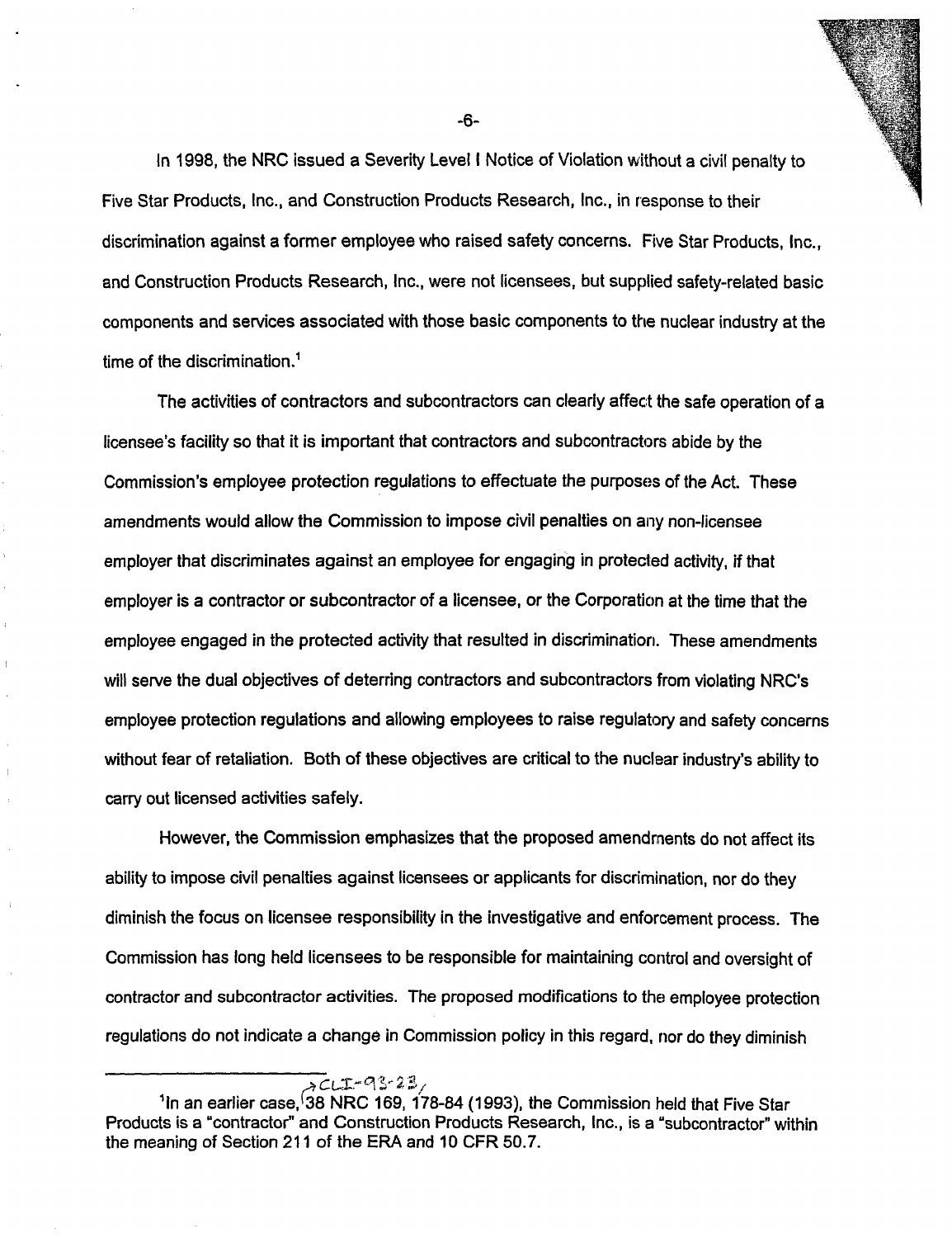

NRC's Agency-wide Document Access and Management System (ADAMS). The NRC's PARS Library is located at http://www.nrc.gov/readingrm/adams.html.

| Document                                        | <b>PDR</b> | Web | <b>ADAMS</b> |
|-------------------------------------------------|------------|-----|--------------|
| <b>Proposed Rule--Draft Regulatory Analysis</b> | X          | X   | ML051950431  |
| Proposed Rule--Draft Environmental Analysis     | Х          | X   | ML051950438  |
| SECY-02-0166                                    | X          | X   | ML022120479  |
| SRM in SECY-02-0166                             | X          | Х   | ML030850783  |
| SECY-04-0195, Rulemaking Plan                   | X          | Х   | ML042740294  |

#### Voluntary Consensus Standards

The National Technology Transfer and Advancement Act of 1995, Pub. L. 104-113, requires that Federal agencies use technical standards that are developed or adopted by voluntary consensus standards bodies unless using such a standard is inconsistent with applicable law or is otherwise impractical. The proposed rule would enable the Commission to impose civil penalties upon non-licensee contractors and subcontractors who discriminate against employees for engaging in certain protected activities. This action does not constitute the establishment of a standard that contains generally applicable requirements.

### Agreement State Compatibility

Under the "Policy Statement on Adequacy and Compatibility of Agreement State Programs" which became effective on September 3, 1997 (62 FR 46517), NRC program elements (including regulations) are placed into compatibility categories A, B, C, D, NRC or category Health and Safety (H&S). Category A includes program elements that are basic radiation protection standards or related definitions, signs, labels or terms necessary for a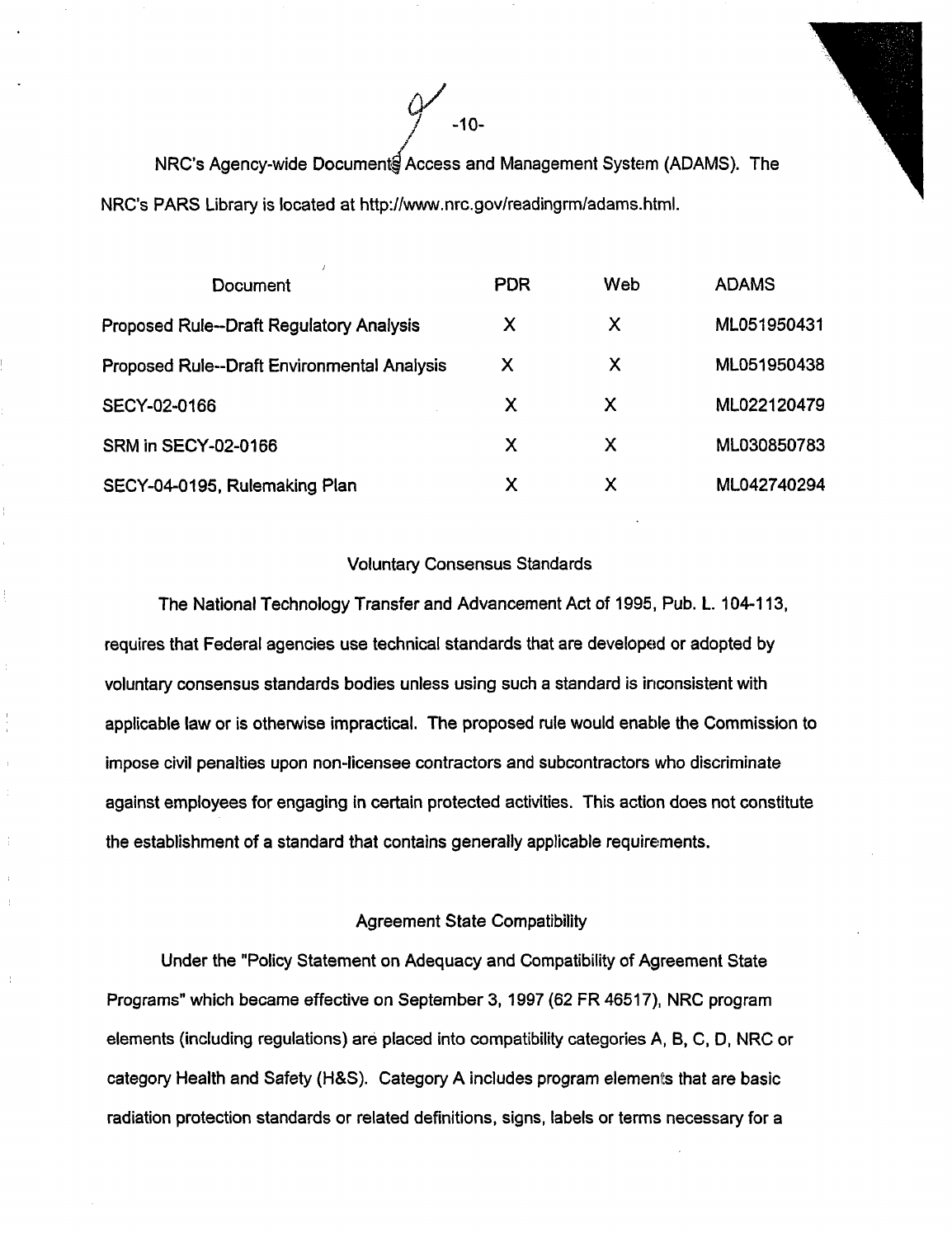common understanding of radiation protection principles and should be essentially identical to those of the NRC. Category B includes program elements that have significant direct transboundary implications and should be essentially identical to those of the NRC. Compatibility Category C are those program elements that do not meet the criteria of Category A or B, but the essential objectives of which an Agreement State should adopt to avoid conflict, duplication, gaps, or other conditions that would jeopardize an orderly pattern in the regulation of agreement material on a nationwide basis. Compatibility Category D are those program elements that do not meet any of the criteria of Category A, B, or C, and do not need to be adopted by Agreement States. Compatibility Category NRC are those program elements that address areas of regulation that cannot be relinquished to Agreement Slates pursuant to the Atomic Energy Act, as amended, or provisions of Title 10 of the Code of Federal Regulations and can right be adopted by Agreement States. Category H&S are program elements that are not required for compatibility, but have a particular health and safety role in the regulation of agreement material and the State and should contain the essential objectives of the NRC program elements.

The revisions to 10 CFR 50.7, 60.9, 63.9, 72.10, and 76.7 are not relevant to Agreement State programs because these NRC regulations address areas of exclusive NRC authority and are designated a Compatibility Category NRC. The revisions to 10 CFR 30.7, 40.7, 61.9, 70.7, and 71.9 are Compatibility Category D elements.

 $\overline{1}$ 

#### Plain Language

The Presidential memorandum dated June 1, 1998, entitled "Plain Language in Government Writing" directed that the Government's writing be in plain language. This memorandum was published on June 10, 1998 (63 FR 31883). The NRC requests comments on the proposed rule specifically with respect to the clarity and effectiveness of the language

-11-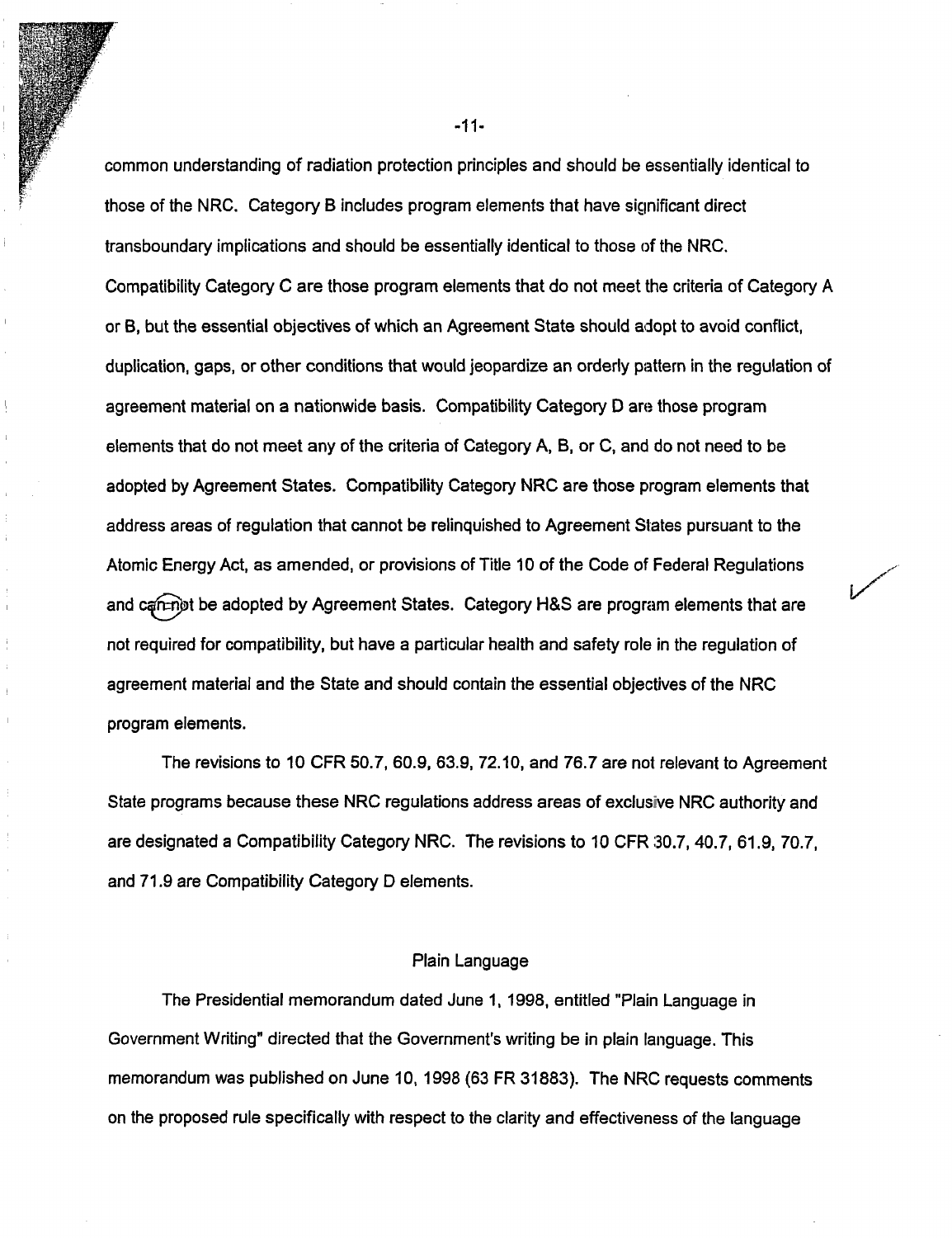### 10 CFR Part 61

Criminal penalties, Low-level waste, Nuclear materials, Reporting and recordkeeping requirements, Waste treatment and disposal.

#### 10 CFR Part 63

Criminal penalties, High-level waste, Nuclear power plants and reactors, Reporting and recordkeeping requirements, Waste treatment and disposal.

10 CFR Part 70

Criminal penalties, Hazardous materials transportation, Material control and accounting, Nuclear materials, Packaging and containers, Radiation protection, Reporting and recordkeeping requirements, Scientific equipment, Security measures, Special nuclear material.

10 CFR Part 71

Criminal penalties, Hazardous materials transportation, Nuclear materials, Packaging and containers, Reporting and recordkeeping requirements.

#### 10 CFR Part 72

Administrative practice and procedure, Criminal penalties, Manpower training programs, Nuclear materials, Occupational safety and health, Penalties, Radiation protection, Reporting and recordkeeping requirements, Security measures, Spent fuel, Whistleblowing.

#### 10 CFR Part 76

Certification, Criminal penalties, Radiation protection, Reporting and record-keeping requirements, Security measures, Special nuclear material, Uranium enrichment by gaseous diffusion.

For the reasons set out in the preamble and under the authority of the Atomic Energy Act of 1954, as amended; the Energy Reorganization Act of 1974, as amended; and 5 U.S.C. 553;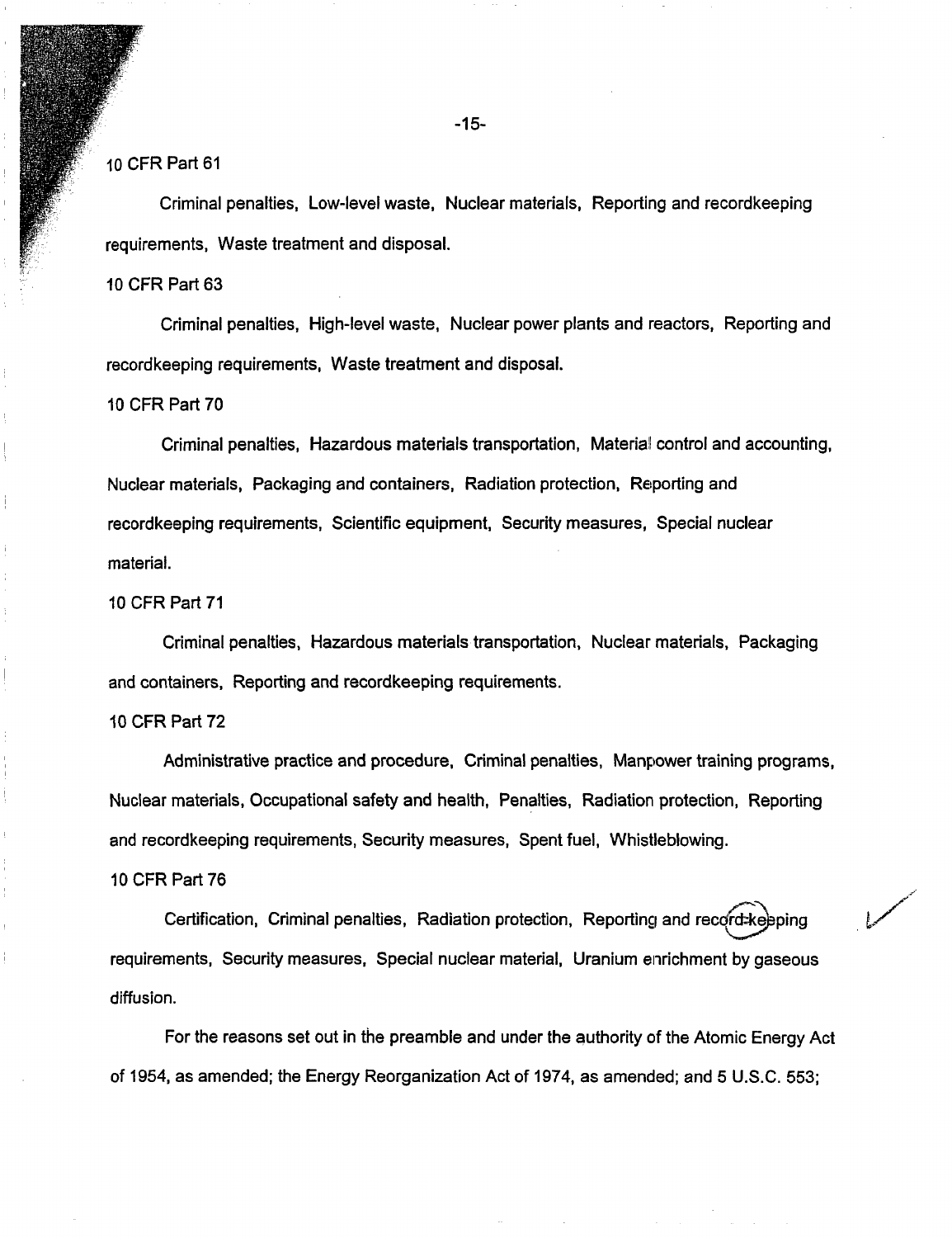PART 71 - PACKAGING AND TRANSPORTATION OF RADIOACTIVE MATERIAL

15. The authority citation for Part 71 is amended to read follows:

Authority: Secs. 53, 57, 62, 63, 81, 161, 182, 183, 68 Stat. 930, 332, 933, 935, 948, 953, 954, as amended, sec. 1701, 106 Stat. 2951, 2952, 2953 (42 U.S.C. 2073, 2077, 2092, 2093, 2111, 2201, 2232, 2233, 2297f); secs. 201, as amended, 202, 206, 88 Stat.1242, as amended, 1244, 1246 (42 U.S.C. 5841, 5842, 5846); sec. 1704, 112 Stat. 2750 (44 U.S.C. 3504 note).

Section 71.9 also issued under Pub. L. 95-601, sec. 10, 92 Stat. 2951 as amended by Pub. L. 102-486, sec. 2902, 106 Stat.3123 (42 U.S.C. 5851).

Section 71.97 also issued under sec. 301, Pub. L. 96-295, 94 Stat. 789-790.

16. In § 71.9, paragraph (c)(2) is revised to read as follows:

§ 71.9 Employee protection.

 $(c)$  \*\*\*

(2) Imposition of a civil penalty on the licensee certificate holder) applicant, or a contractor or subcontractor of the licensee, certificate holder or applicant.

يستعم

### PART 72 - LICENSING REQUIREMENTS FOR THE INDEPENDENT STORAGE OF SPENT NUCLEAR FUEL, HIGH-LEVEL RADIOACTIVE WASTE, AND REACTOR-RELATED GREATER THAN CLASS C WASTE

17. The authority citation for Part 72 continues to read as follows:

Authority: Secs. 51, 53, 57, 62, 63, 65, 69, 81, 161, 182,183, 184, 186, 187,189, 68 Stat. 929, 930, 932, 933, 934, 935, 948, 953, 954, 955, as amended; sec. 234, 83 Stat. 444, as

-23-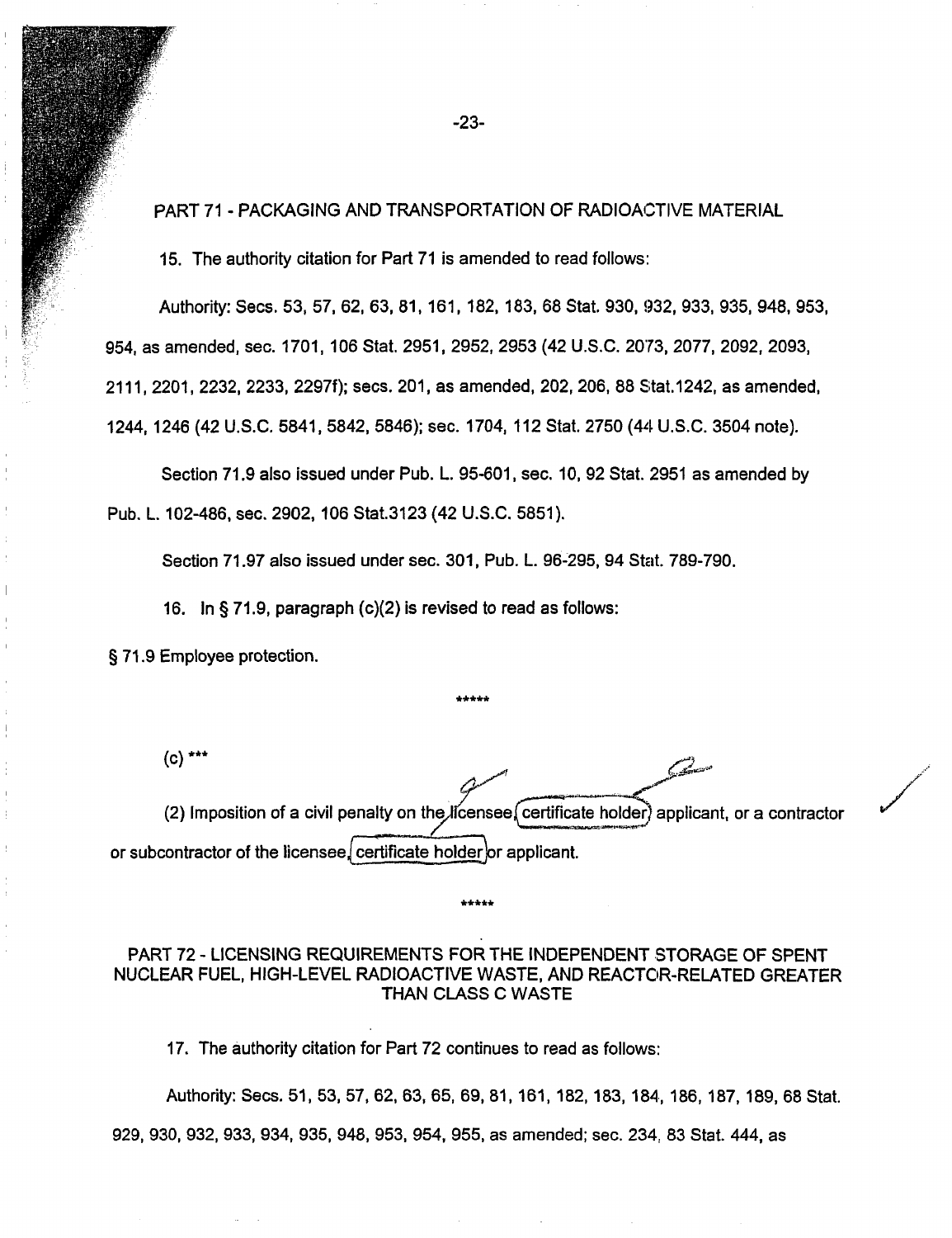amended (42 U.S.C. 2071, 2073, 2077, 2092, 2093, 2095, 2099, 21 11, 2201, 2232, 2233, 2234, 2236, 2237, 2238, 2282); sec. 274, Pub. L. 86-373, 73 Stat. 688, as amended (42 U.S.C. 2021); sec. 201, as amended; 202, 206, 88 Stat. 1242, as amended; 1244, 1246 (42 U.S.C. 5841, 5842, 5846); Pub. L. 95-601, sec. 10, 92 Stat. 2951, as amended by Pub. L. 102-485, sec. 7902, 106 Stat. 3123 (42 U.S.C. 5851); sec. 102, Pub. L. 91-190, 83 Stat. 853 (42 U.S.C. 4332); secs. 131, 132, 133, 135, 137, 141, Pub. L. 97-425, 96 Stat. 2229, 2230, 2232, 2241; sec. 148, Pub. L. 100-203, 101 Stat. 1330-235 (42 U.S.C. 10151, 10152, 10153, 10155, 10157, 10161, 10168); sec. 1704, 112 Stat. 2750 (44 U.S.C. 3504 note).

Section  $72.44(q)$  also issued under secs.  $142(b)$  and  $148(c)$ ,  $(d)$ , Pub. L. 100-203, 101 Stat. 1330-232, 1330-236 (42 U.S.C. 10162(b), 10168(c), (d)). Section 72.46 also issued under sec. 189, 68 Stat. 955 (42 U.S.C. 2239); sec. 134, Pub. L. 97-425, 96 Stat. 2230 (42 U.S.C. 10154). Section 72.96(d) also issued under sec. 145(g), Pub. L. 100-203, 101 Stat. 1330-235 (42 U.S.C. 10165(g)). Subpart J also issued under secs. 2(2), 2(15), 2(19), 117(a), 141(h), Pub. L. 97-425, 96 Stat. 2202, 2203, 2204, 2222, 2224 (42 U.S.C. 10101, 10137(a), 10161(h)). Subparts K and L are also issued under sec. 133, 98 Stat. 2230 (42 U.S.C. 10153) and sec. 218(a), 96 Stat. 2252 (42 U.S.C. 10198).

18. In § 72.10, paragraph (c)(2) is revised to read as follows: § 72.10 Employee protection.

\* \*\*\* \*

 $(c)$   $*$ 

(2) Imposition of a civil penalty on the licensee, applicant, or a contractor or subcontractor of the license  $\frac{2}{3}$  or applicant.

-24-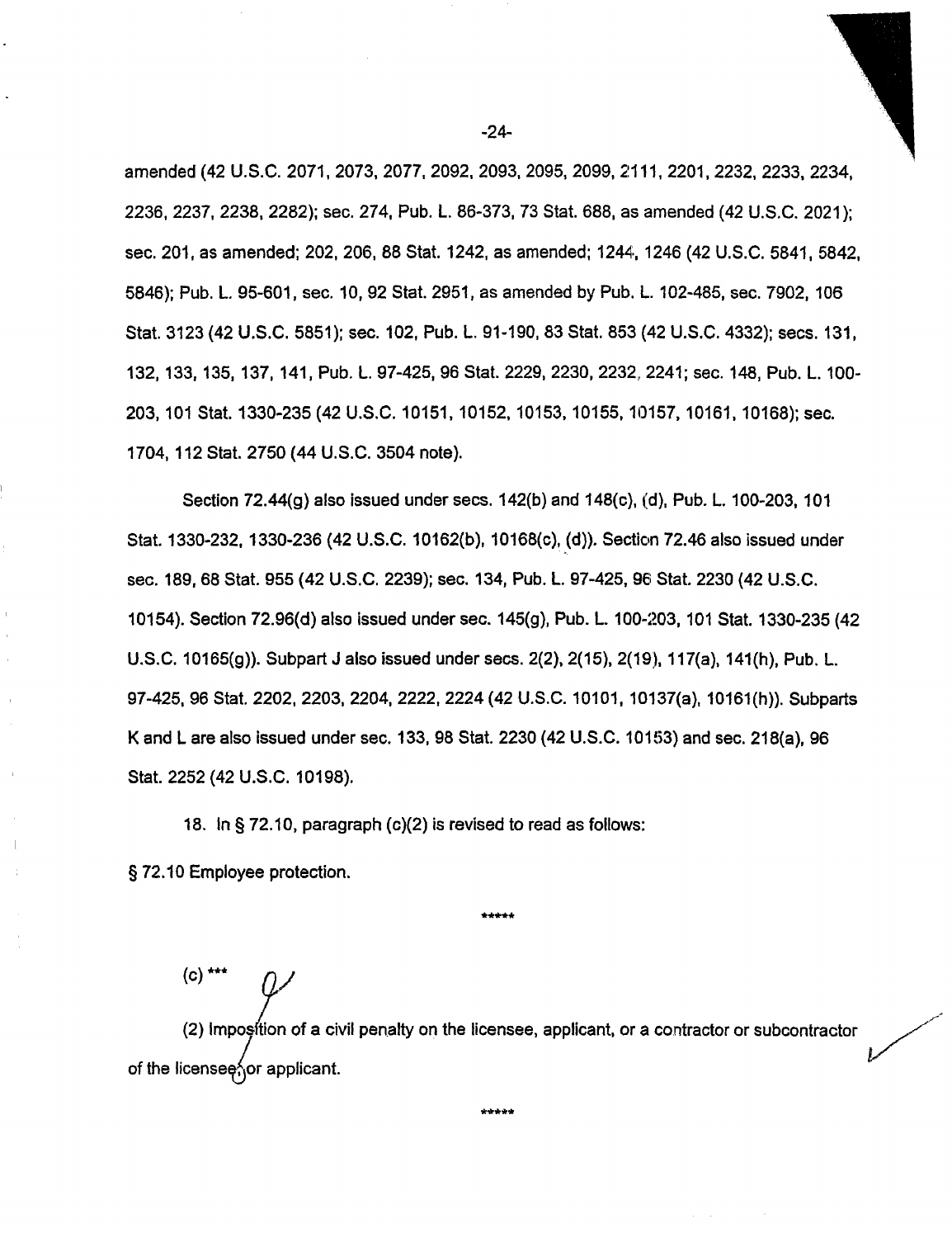## RESPONSE SHEET

- Annette Vietti-Cook, Secretary TO:
- COMMISSIONER MCGAFFIGAN FROM:
- SUBJECT: SECY-05-0212 - PROPOSED RULEMAKING - CLARIFICATION OF NRC CIVIL PENALTY AUTHORITY OVER CONTRACTORS AND SUBCONTRACTORS WHO DISCRIMINATE AGAINST EMPLOYEES FOR ENGAGING IN PROTECTED ACTIVITIES (RIN 3150-AH59)

Approved <u>X</u> Disapproved Abstain w/comments

Not Participating \_\_\_\_\_

COMMENTS:

See attached comments.

**SIGNATURE**  $\infty$ 

DATE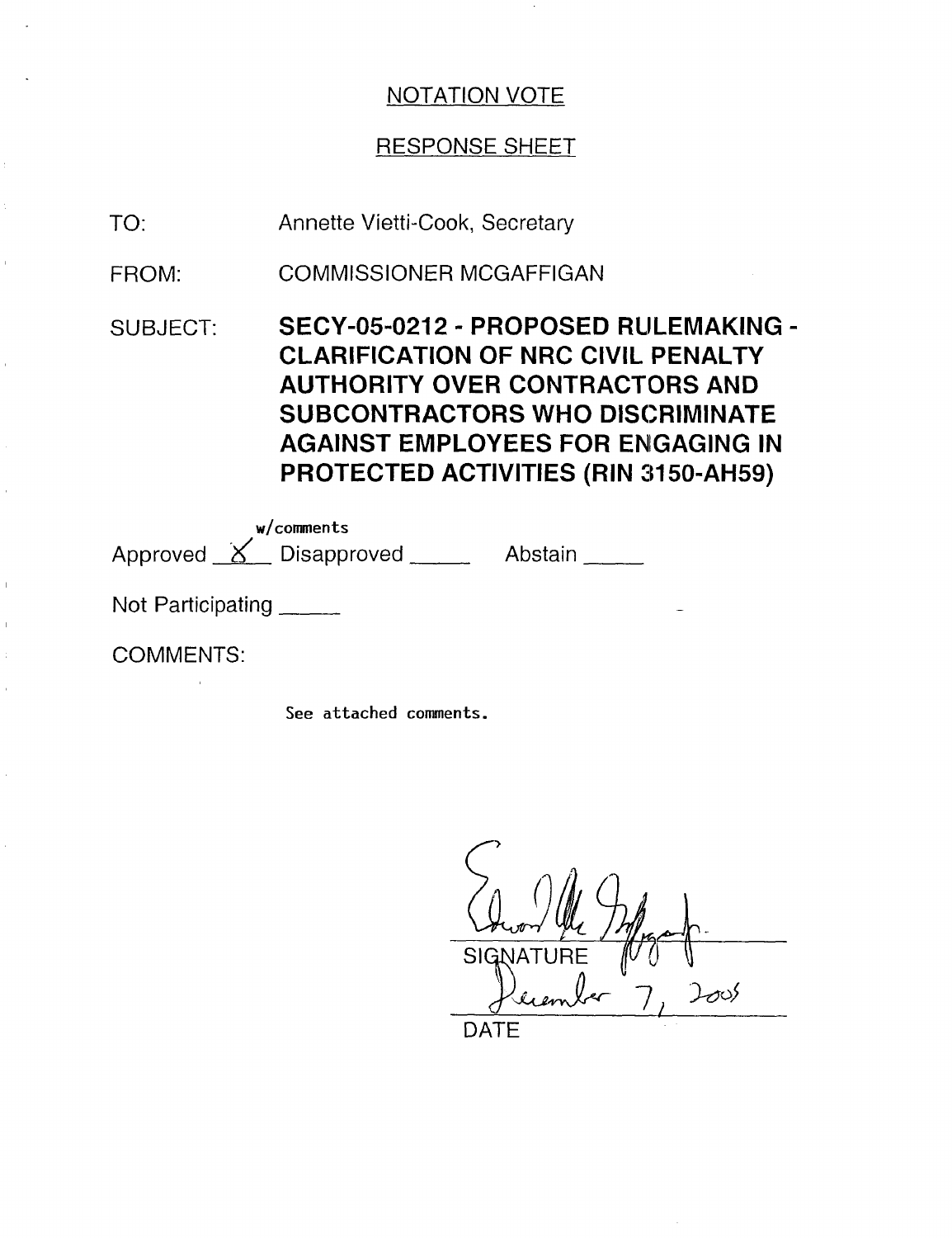### **Commissioner McGaffigan's Comments on SECY-05-0212**

I approve of the staff's plan to publish in the Federal Register a proposed rule to amend employee protection regulations to exercise our authority to impose civil penalties against contractors and subcontractors. While the staff is amending several relevant sections at this time, they should ensure that any subsequent rulemakings are consistent with this approach. For instance, the potential revision of Part 52 should be examined to determine whether any regulation concerning employee protection needs to be modified to reflect the imposition of civil penalties against contractors and subcontractors, in addition to licensee, holders of a standard design approval, or applicants.

The staff should modify the proposed language in 10 CFR 71.9 to delete the two references to certificate holders, to make the regulatory provision consistent with the stated aims of the proposed rulemaking.

Finally, the staff has stated that the revisions to 10 CFR 30.7, 40.7, 61.9, 70.7 and 71.9 are designated as Compatibility Category D elements, but without explanation. The Staff should reconsider this designation given that the potential inconsistency in individual state employee protection programs will not further the creation of a national regulatory framework that ensures that licensees are subject to direct regulatory action by the appropriate radiation safety agency should discrimination occur against an employee who engages in protected activities. Furthermore, it is my understanding from the staff that there is evidence of problems in which employees in Agreement States may have been harmed by a lack of consistency in the regulations. Therefore, the Statements of Consideration should solicit comments from stakeholders concerning whether these regulations would more properly be considered Category C in which the essential objectives should be adopted by Agreement States.

 $1 \times 105$ 

Edward McGaffigan, Jr.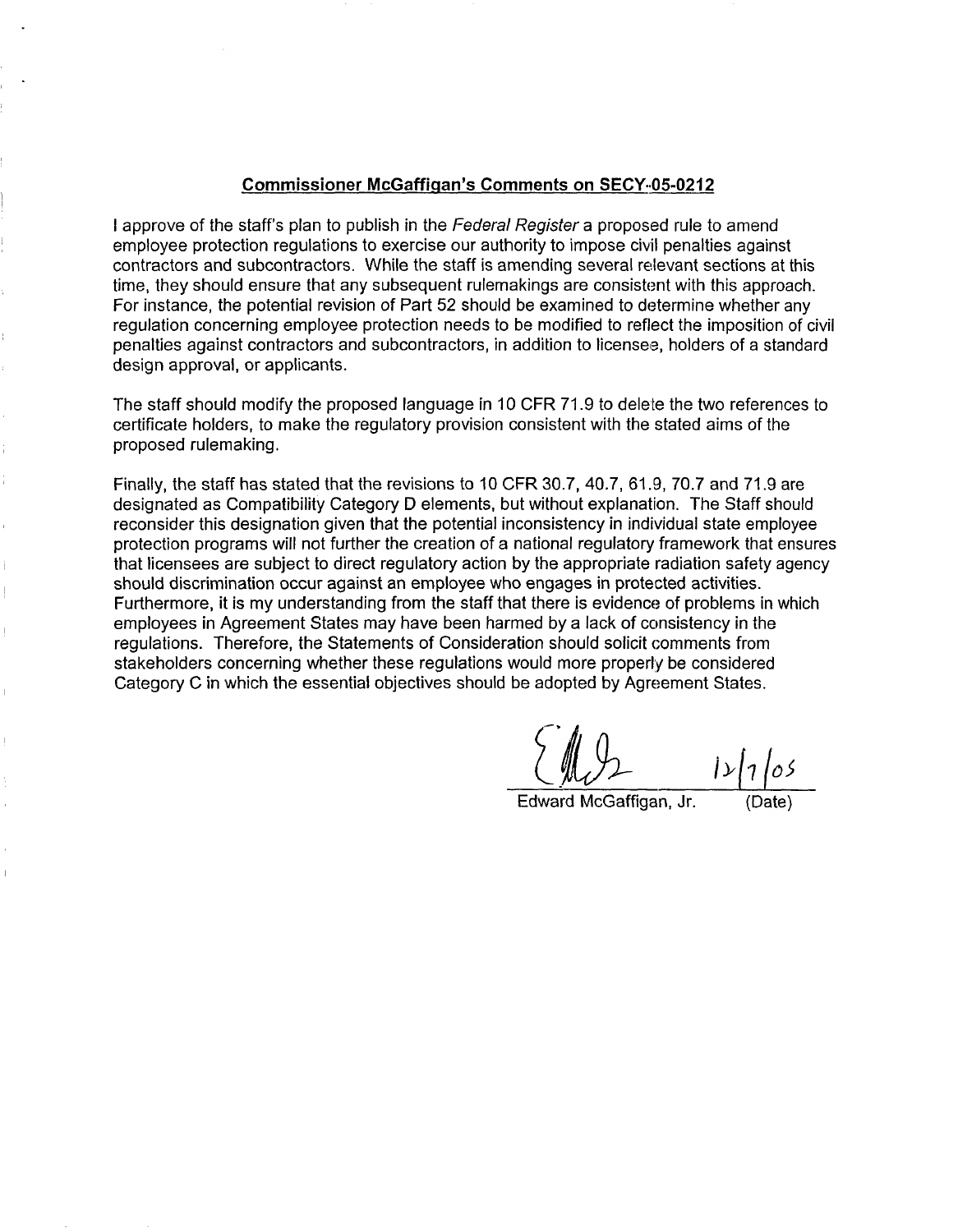# RESPONSE SHEET

Annette Vietti-Cook, Secretary TO:

COMMISSIONER MERRIFIELD FROM:

SUBJECT: SECY-05-0212 - PROPOSED RULEMAKING - CLARIFICATION OF NRC CIVIL PENALTY AUTHORITY OVER CONTRACTORS AND SUBCONTRACTORS WHO DISCRIMINATE AGAINST EMPLOYEES FOR ENGAGING IN PROTECTED ACTIVITIES (RIN 3150-AH59)

| Approved <u>V</u> Disapproved   |     | Abstain            |
|---------------------------------|-----|--------------------|
| Not Participating $\frac{1}{2}$ |     |                    |
| <b>COMMENTS:</b>                |     |                    |
|                                 | See | attached comments. |

S <u> 12/14/05</u> **DATE**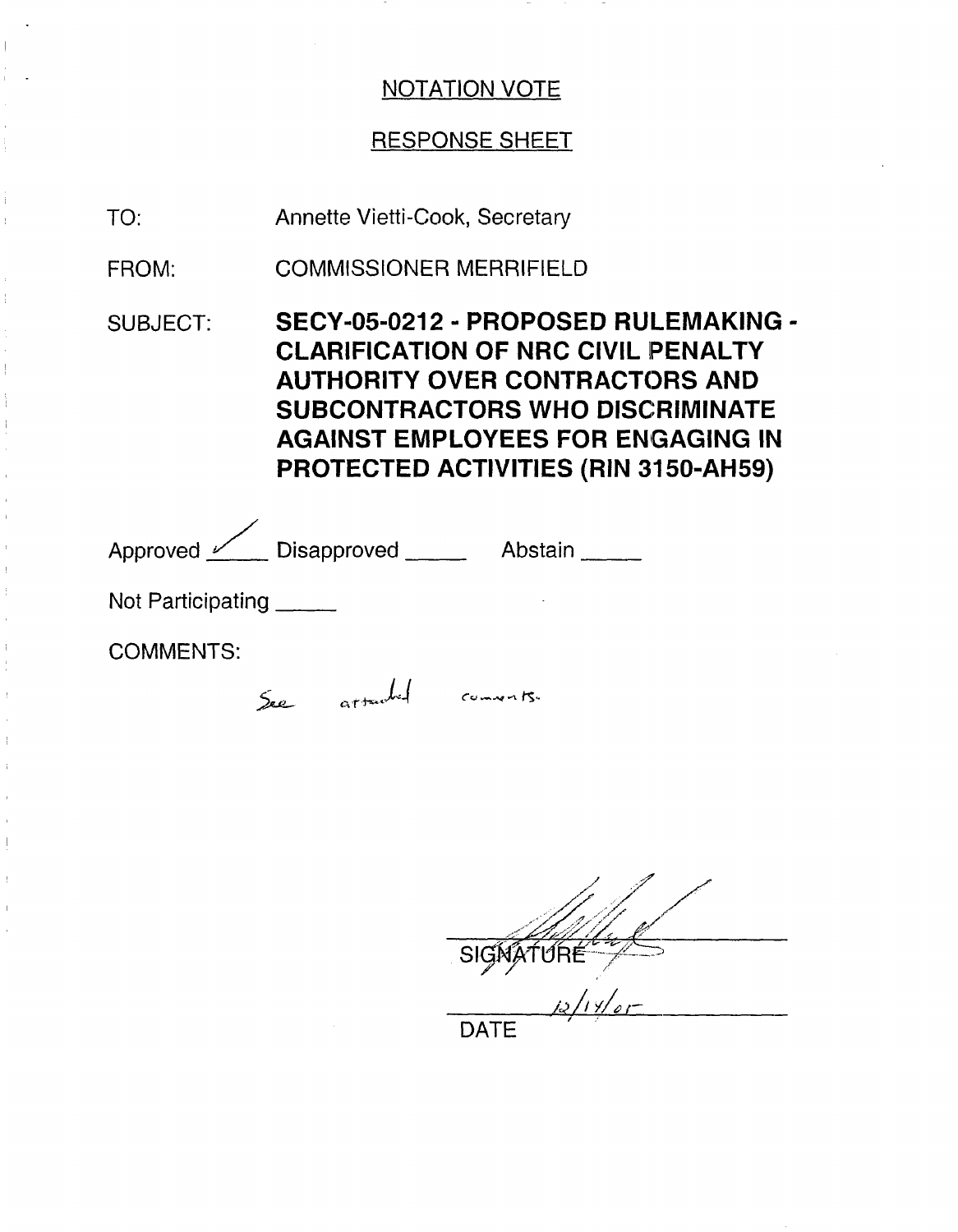### Commissioner Merrifield's Comments on SECY-05-0212

I approve the staff's recommendation to publish the proposed rule in the Federal Register for public comment, as well as certification by the Commission that the rule will not have a negative impact on a substantial number of small entities.

In addition, I believe that Agreement State Compatibility Category D is the appropriate designation for the relevant portions of this proposed rule. It is my opinion that the NRC should not force sovereign states to have a whistleblower program comparable with the NRC's without express direction from the Congress. Although there may be a handful of examples where state incompatibility in the employee protection area has raised concerns, these should serve as a call to action for the states to improve their programs rather than the NRC to force them to it. If Congress chooses to have us apply this requirement to the Agreement program, so be it. Until they do, however, I do not believe a change in the compatibility requirements for employee protection regulations is appropriate.

/////////<br>|a|<sub>14|es</sub>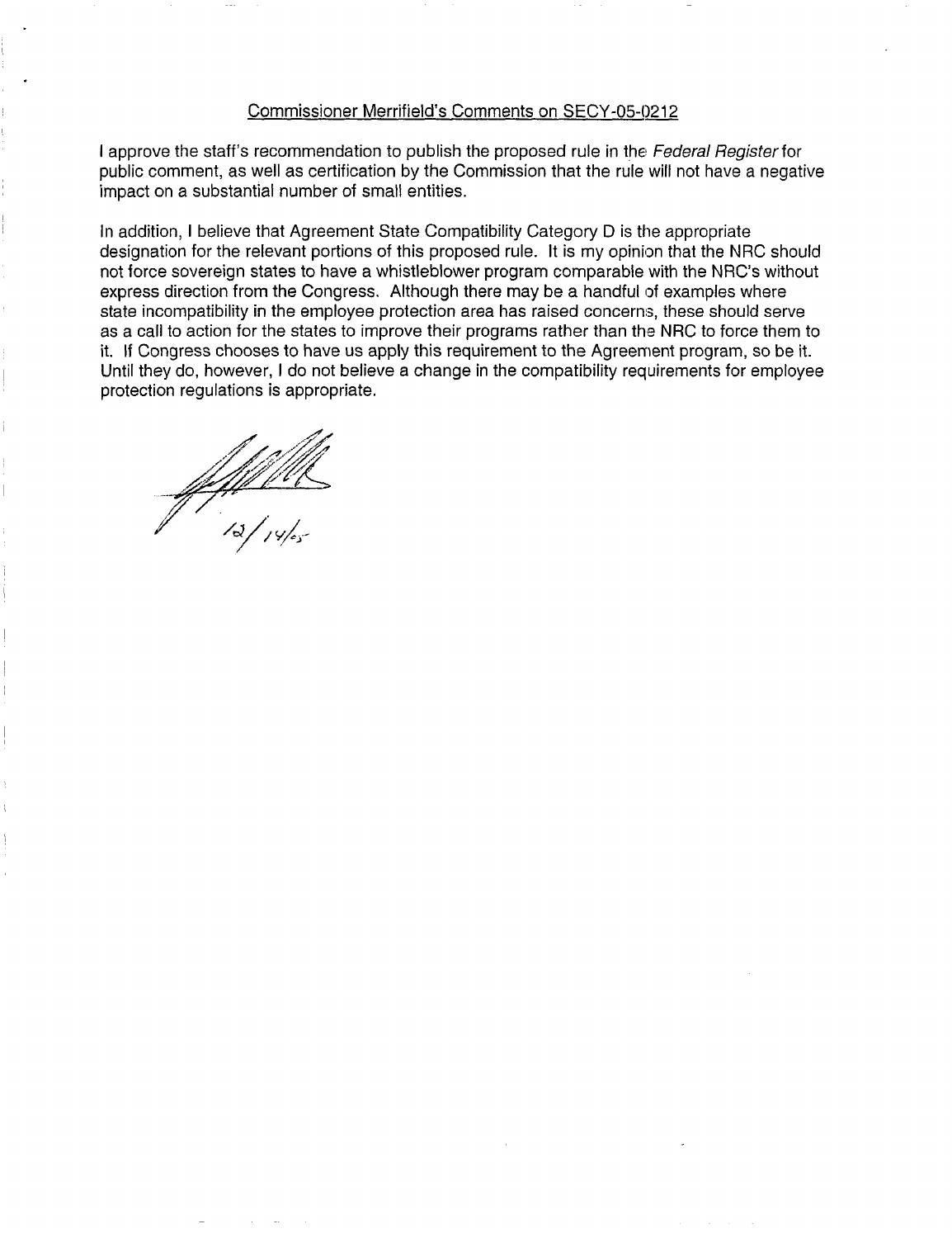# RESPONSE SHEET

Annette Vietti-Cook, Secretary TO:

COMMISSIONER LYONS FROM:

SUBJECT: SECY-05-0212 - PROPOSED RULEMAKING - CLARIFICATION OF NRC CIVIL PENALTY AUTHORITY OVER CONTRACTORS AND SUBCONTRACTORS WHO DISCRIMINATE AGAINST EMPLOYEES FOR ENGAGING IN PROTECTED ACTIVITIES (RIN 3150-AH59)

 $\omega$  *H*y comments

Approved  $X$  Disapproved  $X$  Abstain

Not Participating \_\_\_\_\_

COMMENTS:

See attached comments.

**SIGNATU** 

DAfE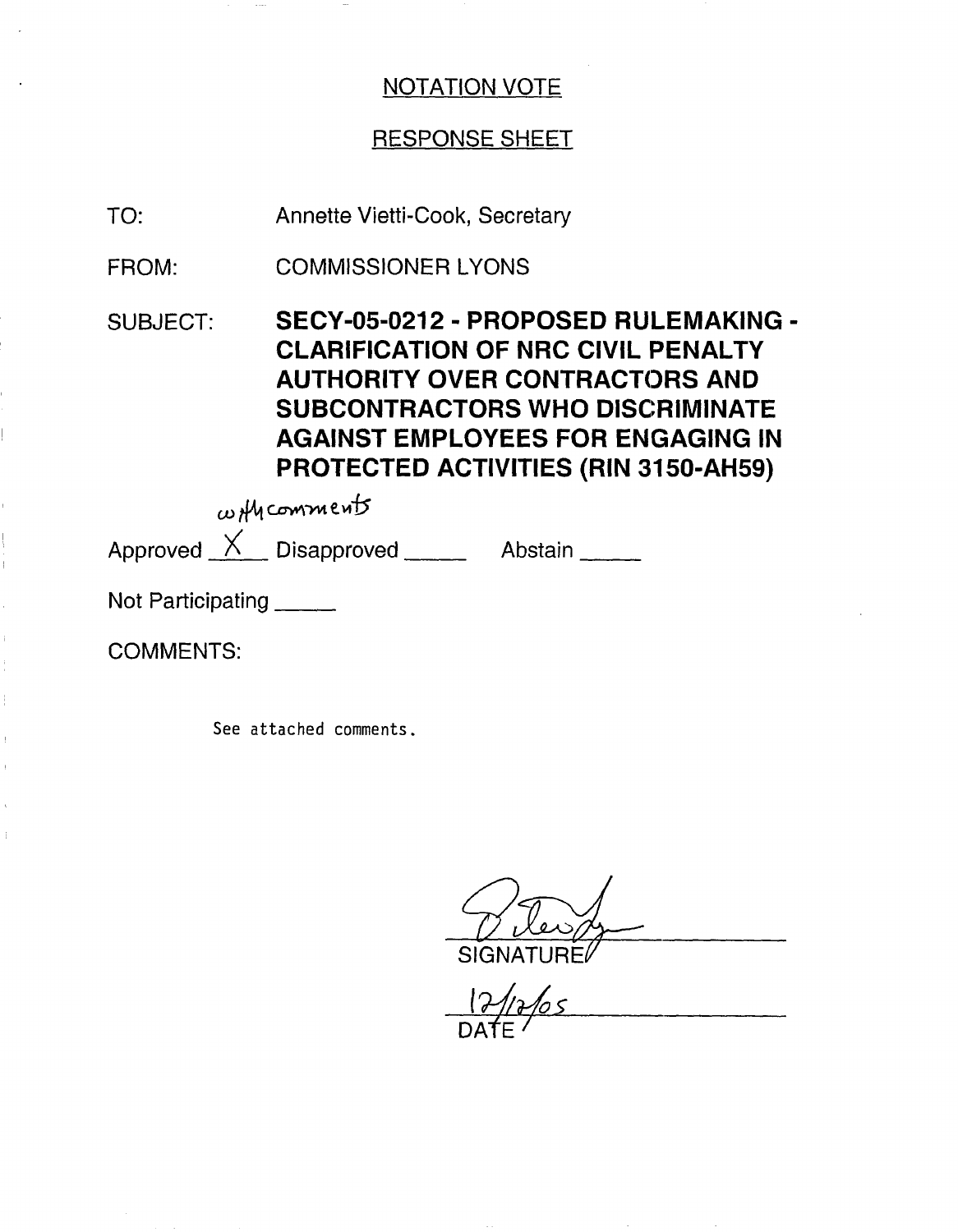### **Commissioner Lyons' Comments on SECY-05-0212 Proposed Rulemaking - Clarification of NRC Civil Penalty Authority Over Contractors and Subcontractors**

I approve the publication in the Federal Register a proposed rule to amend the Commission's employee protection regulations in 10 CFR 30.7,40.7, 50.7,60.9,61.0, 63.9, 70.7,71.9,72.10, and 76.7 to allow the Commission to exercise its authority to impose civil penalties against contractors and subcontractors who violate these regulations. It is important that contractors and subcontractors abide by the Commission's employee protection regulations, and enabling the imposition of civil penalty enforcement actions on these entities will help deter violations of NRC's employee protection provisions.

I agree with the staff that for those provisions in the regulations that are relevant to Agreement State programs, Compatibility Category D be designated. Category D program elements do not need to be adopted by Agreement States because they do not meet the criteria of Categories A though C. I do not believe that it would jeopardize an orderly pattern in the regulation of agreement material nationally if the Agreement States do not adopt these provisions.

Blaty<br>12/12/05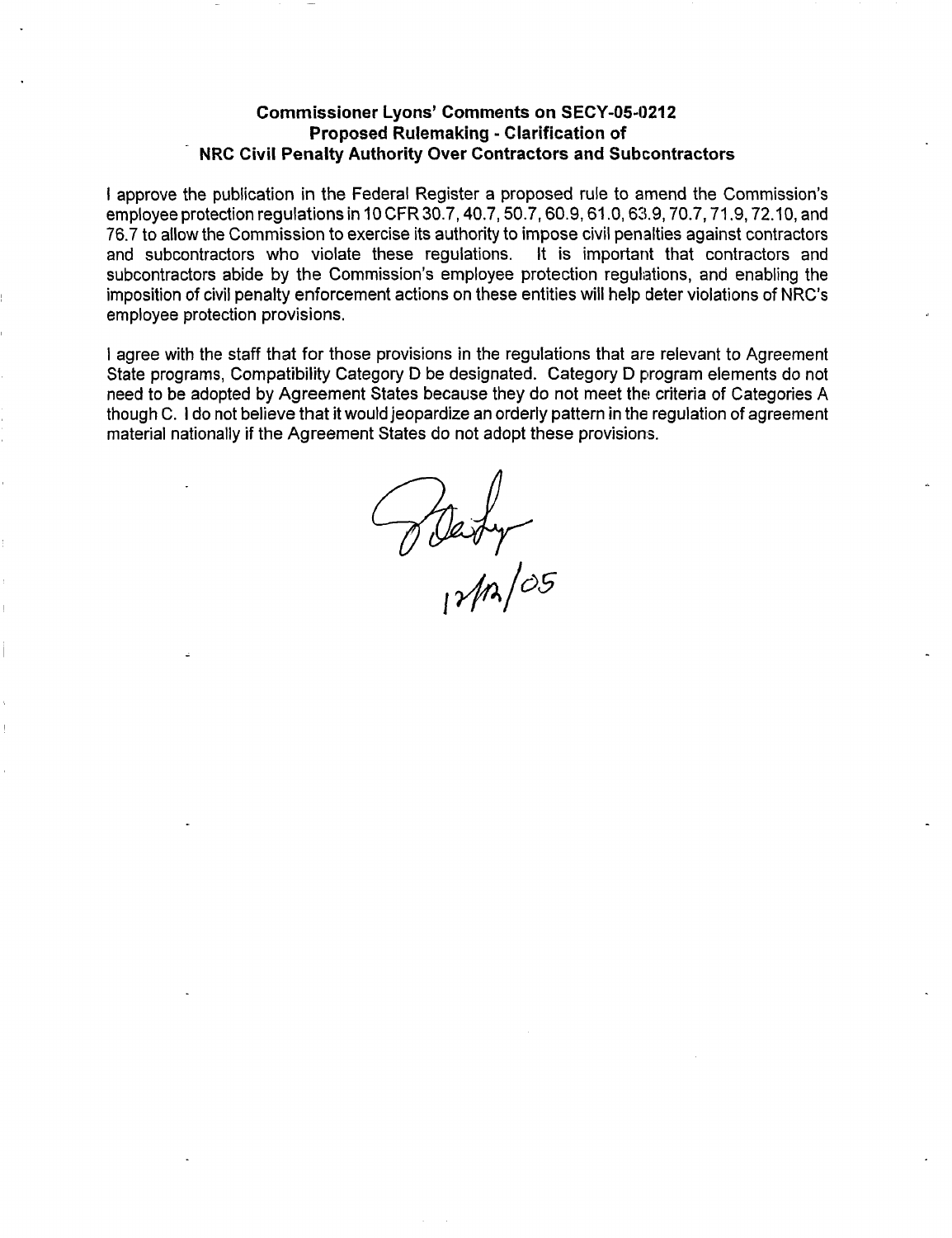## RESPONSE SHEET

- Annette Vietti-Cook, Secretary TO:
- COMMISSIONER JACZKO FROM:
- SUBJECT: SECY-05-0212 PROPOSED RULEMAKING -CLARIFICATION OF NRC CIVIL PENALTY AUTHORITY OVER CONTRACTORS AND SUBCONTRACTORS WHO DISCRIMINATE AGAINST EMPLOYEES FOR ENGAGING IN PROTECTED ACTIVITIES (RIN 3150-AH59)

Approved  $X$  Disapproved Abstain

Not Participating \_\_\_\_\_

COMMENTS: See attached comments and edits.

SIGNATURE DATE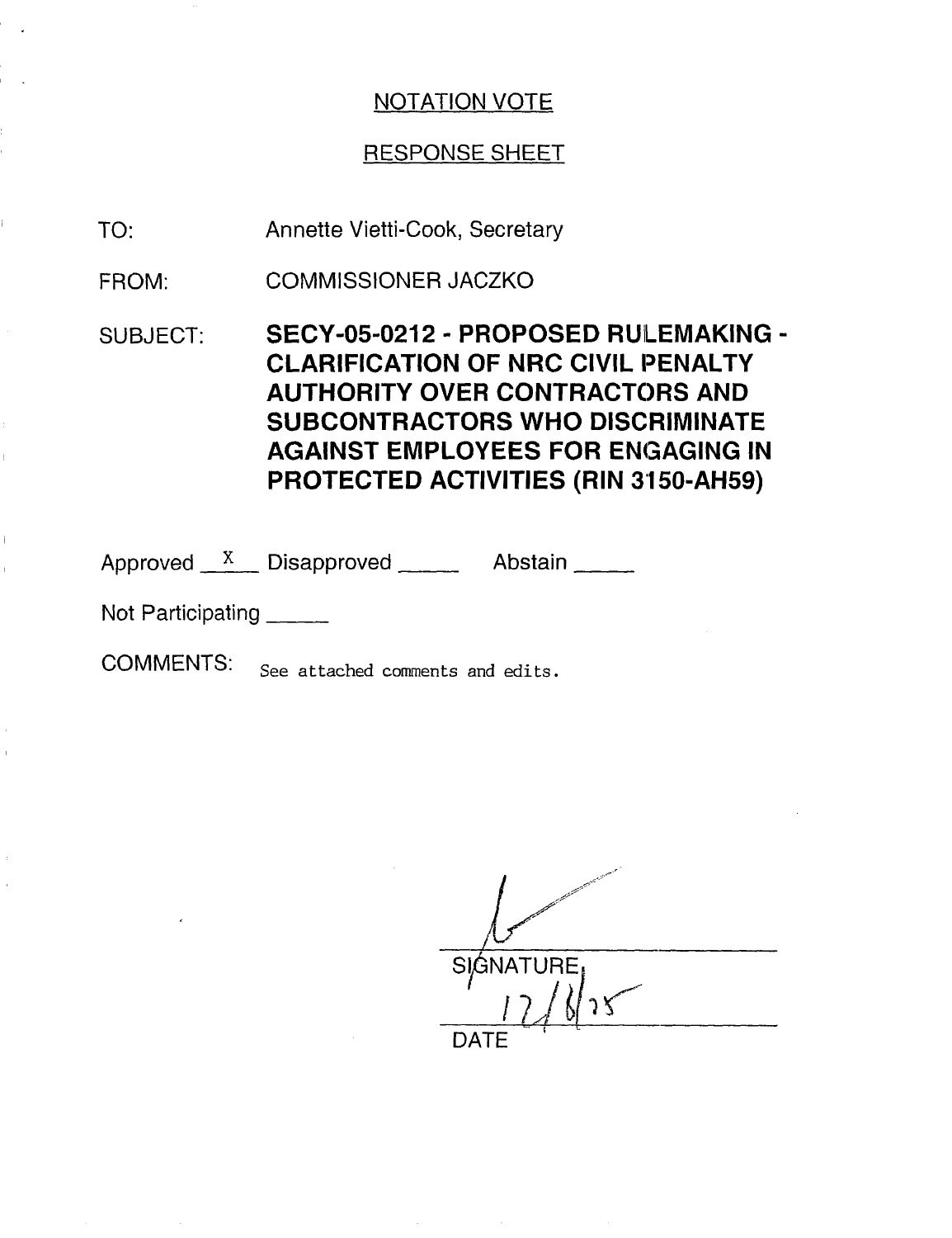### **Commissioner Jaczko's Comments on SECY-05-0212 Proposed Rulemaking - Clarification of NRC Civil Penalty Authority Over Contractors And Subcontractors Who Discriminate Against Employees for Engaging in Protected Activities**

I approve, as edited, the proposed rulemaking effort to implement the Nuclear Regulatory Commission's (NRC) authority to impose fines directly upon contractors and subcontractors who violate the Commission's employee protection regulations. I agree with the staff that by implementing this authority, the Commission will further its efforts to foster an environment in which safety issues can be openly identified without fear of retribution.

I do not believe, however, that implementation of this rulemaking should diminish the longstanding Commission focus on licensee responsibility for maintaining control and oversight of contractor and subcontractor activities. Instead, this rulemaking should simply add another means by which the Commission can exhibit the importance it places upon a discrimination-free work place. I have offered corresponding edits to the Federal Register notice with this in mind. The staff should not consider changes to the existing enforcement policy in this regard until after receiving comments on this proposed rulemaking and after reporting options to the Commission describing various methods of implementation of this rule arid associated impacts on the enforcement process.

Additionally, I understand that this proposed rulemaking does not amend the corresponding provisions of 10 CFR Parts 71 and 72 to provide imposing a civil penalty against a holder or applicant for a Certificate of Compliance or a contractor or subcontractor of a holder or applicant for a CoC. I believe that it is important to provide the staff with this enforcement tool and thus, request that the staff draft appropriate legislative language that would provide for the extension of this rulemaking to cover those certificate holders thus far excluded.

Finally, while this proposed rulemaking addresses a generic enforcement issue, it includes within its proposed amendments changes to 10 CFR Part 63. Out of an abundance of caution, in light of my one-year recusal from voting or speaking publicly about the Yucca Mountain Project, this vote should not be interpreted as offering any comments specific to Part 63.

G egory B. Jaczko